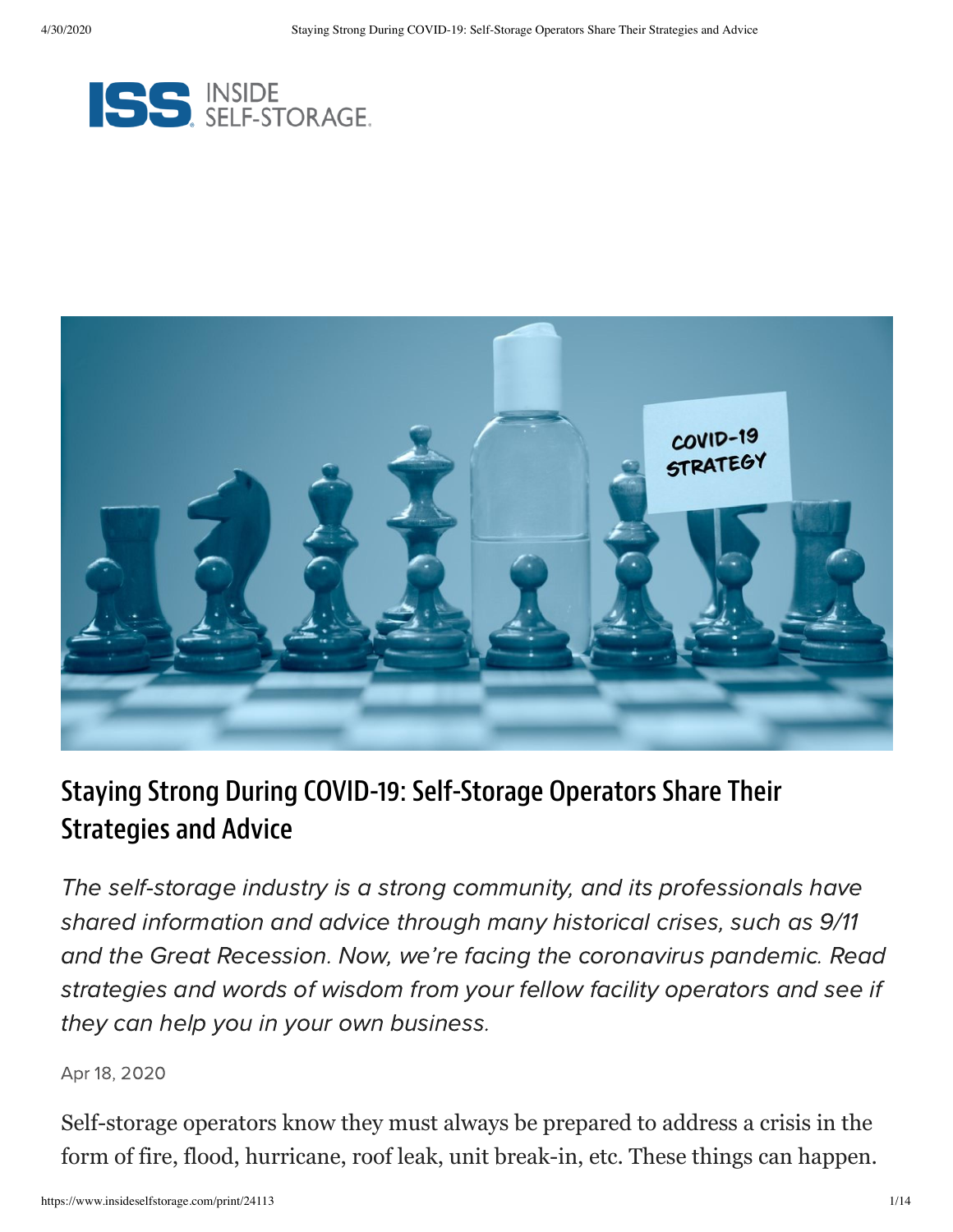But the coronavirus pandemic? The industry has never faced anything like it. COVID-19 has raised lots of operational questions and challenges, and many changes to facility policies and procedures.

On the bright side, we're all in this together and can learn from each other. Following are some strategies and words of wisdom from fellow self-storage operators on how to keep staff and customers safe during this crisis as well as how to help the community. Read how they're handling events as they unfold. Perhaps it can help you with your own business. You are not alone!

*Note: These responses were gathered in late March and early April. Some circumstances may have changed since.*

# What is your company doing to protect and assist self-storage tenants in this time of national crisis spurred by the coronavirus pandemic?

From the beginning, we made the decision to protect our team members and our customers as much as possible. It made sense to take advantage of technology and limit interactions. This quickly evolved to fully conducting business virtually. We do the entire reservation process online or over the phone, and we are also performing daily checks on our store and customer units, cleaning and refilling sanitizer stations and preparing for move-ins. Customers can pre-purchase packing and moving supplies, and we will put them in the unit for the customer. We also provide Beyond Bundles, which are pre-portioned moving kits. We have technology-based solutions for access to the building, so this eliminates touching keypads and doors, and we also offer online rent payments.

Many storage companies are holding off on implementing rent increases. This is really where we see the biggest financial impact occurring. We retracted April increases and will be evaluating monthly, but I don't anticipate rent increases for a couple of months. This will impact this year's financial performance.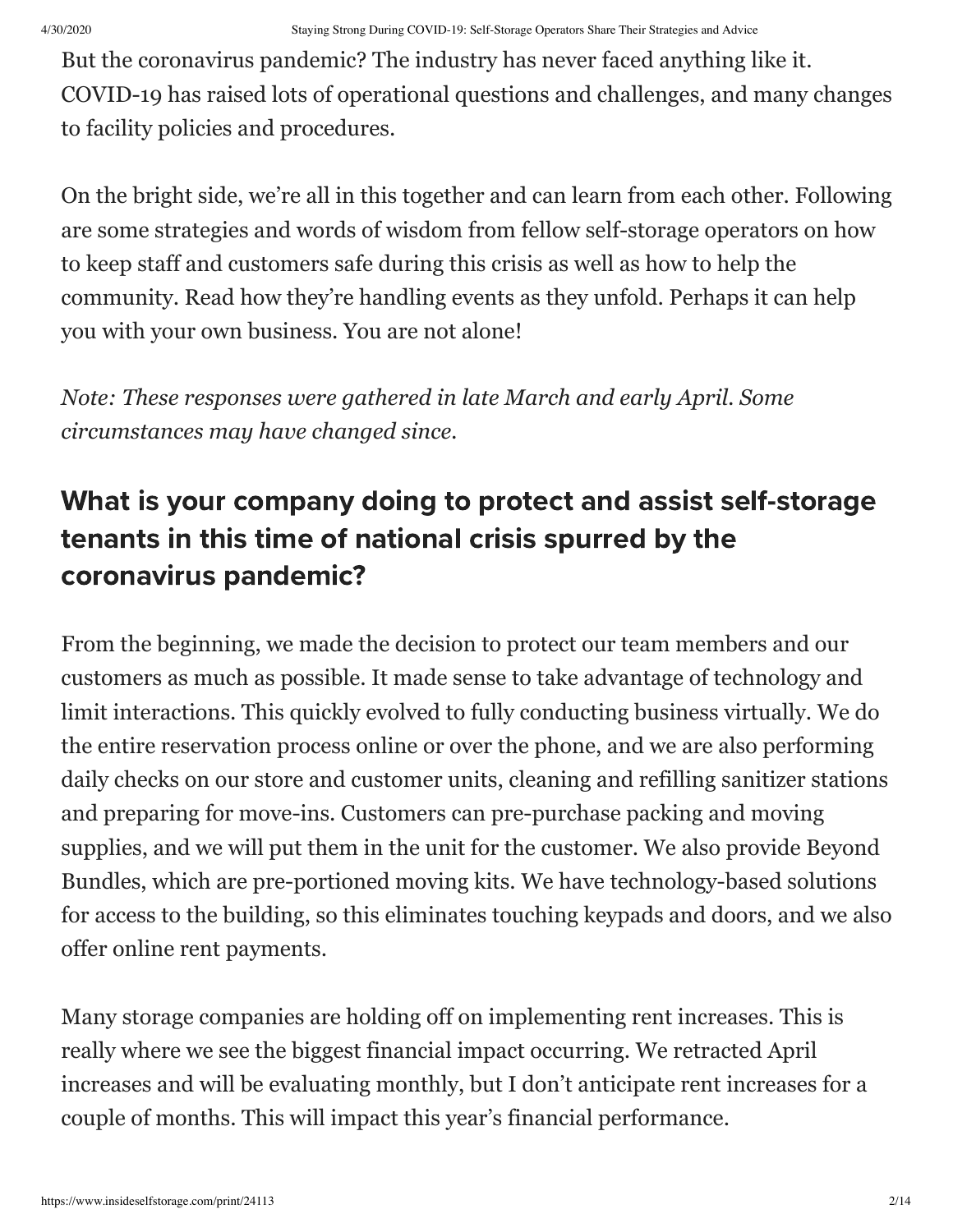*―Lara Anderson, Director of Marketing, Beyond Self Storage, which operates 18 facilities in eight states*

Owners must be clear—even put it in writing—that extreme cleaning is required multiple times a day. They also need to provide the cleaning supplies and specifics. It's OK to point out the obvious, such as clean the phone but better yet, clean and then use the speaker phone.

The same goes for social distancing. It isn't enough to simply say "maintain six feet of separating distance." You must provide a way to rent where the manager and renter aren't just separated by the counter. Barriers should be provided to ensure customers are at least six feet from the manager when he's entering information into the computer. If your office is open, remove the candy dish and suspend free coffee and soda. Provide physical barriers so clients can't roam the office and touch products.

If the office is manned but locked to customer traffic, add signage on how to rent and make payments, and send an e-mail to tenants that outline the best payment options. You can add free locks in a show unit for customer pickup or put them in the clients' unit prior to arrival.

*―Marc Goodin, President, Storage Authority LLC, which operates self-storage facilities and offers franchise opportunities*

While we're certainly going to continue doing our best to protect and assist our tenants, as employers and leaders in our businesses, we have just as much if not more of a duty to protect our team members during these unprecedented times. Thankfully, much of what we've implemented is to protect and assist both employees and customers. We have been and will continue to monitor daily the changes and recommendations from local, state and national officials.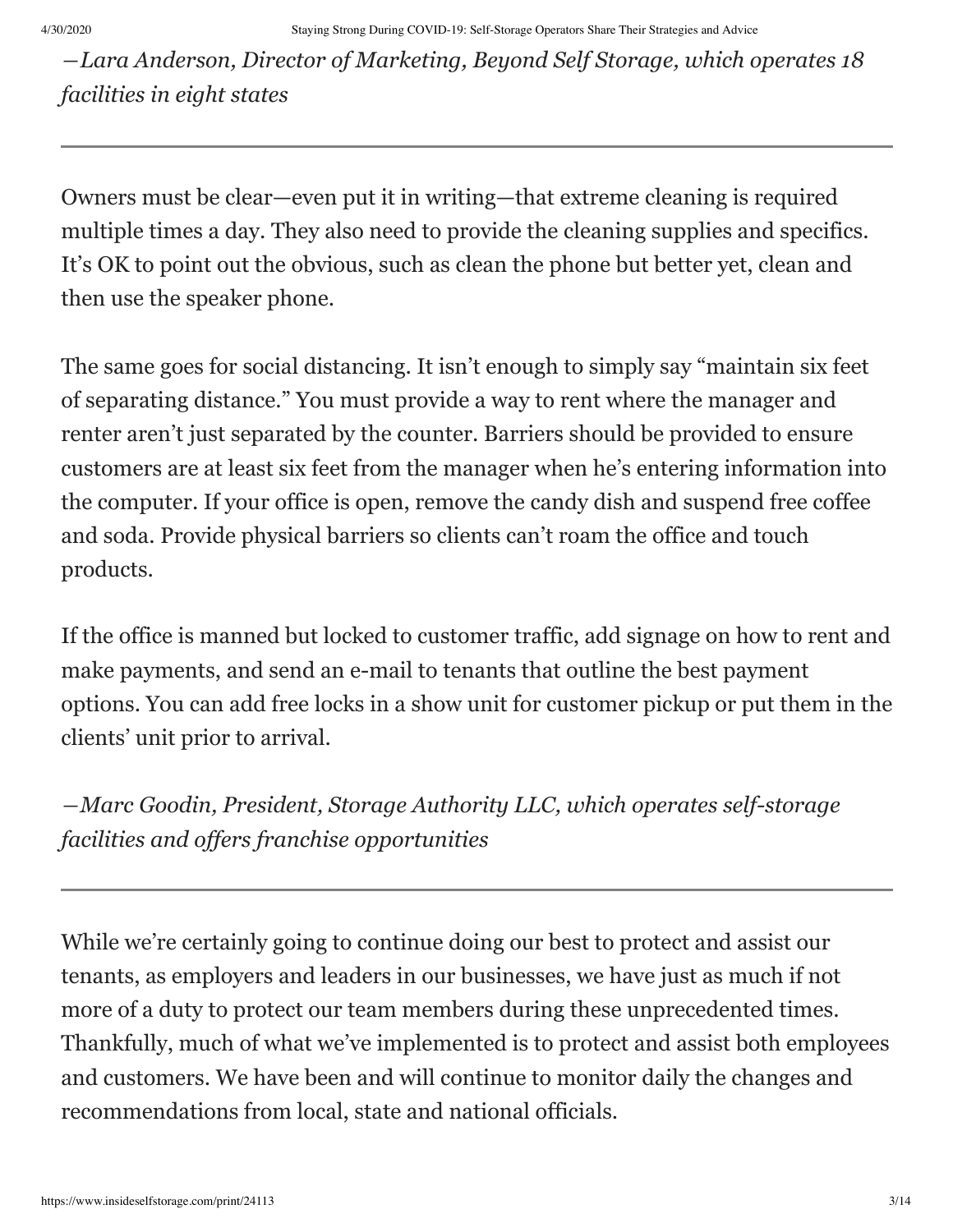At this time, we haven't been forced or elected to close or alter our office or access hours; however, this could certainly change with circumstances. We also have plans for our team members and offices in the event we need to close the doors that involve the ability to work more remotely. We're strongly encouraging customers to limit their in-person contact with our staff for everyone's protection.

Our team members are doing extensive cleaning/disinfecting after customers come into the office—wiping down counters, door handles, etc. If the customer uses one of our pens to sign paperwork, we make sure they keep that pen. Most of our offices are set up with counter tops that serve as a barrier between the customer and our team members, which has been beneficial to assist in social distancing.

On March 16, we sent an e-mail to all tenants that we'll no longer accept in-person payments. We're encouraging customers to pay their monthly rent online, use a drop box or mail payments vs. coming to the office. We informed customers to refer to our Facebook page for the most current updates on office hours and possible closures. We're also encouraging them to call our managers vs. coming into the office if they need other assistance.

Additionally, tenants at our facilities with hands-free controlled-access systems are being encouraged to take advantage of the technology on their smartphones to avoid direct contact with our keypads. If managers are speaking with a prospective new customer, we're encouraging the leasing and payment to take place via e-mail and telephone.

On our office entrance doors, we've posted fliers to alert customers on many important items. We ask that only customers who are 100 percent healthy enter the office, and those who are there to only make a payment to please use online payment options or the drop box. We also have a second flier posted from the CDC that displays the key symptoms of COVID-19. We're committed to doing whatever we can assist our tenants and team members while keeping our operations going in an effective and safe manner. However, we're ready to act swiftly upon any changes with new information we receive from health officials.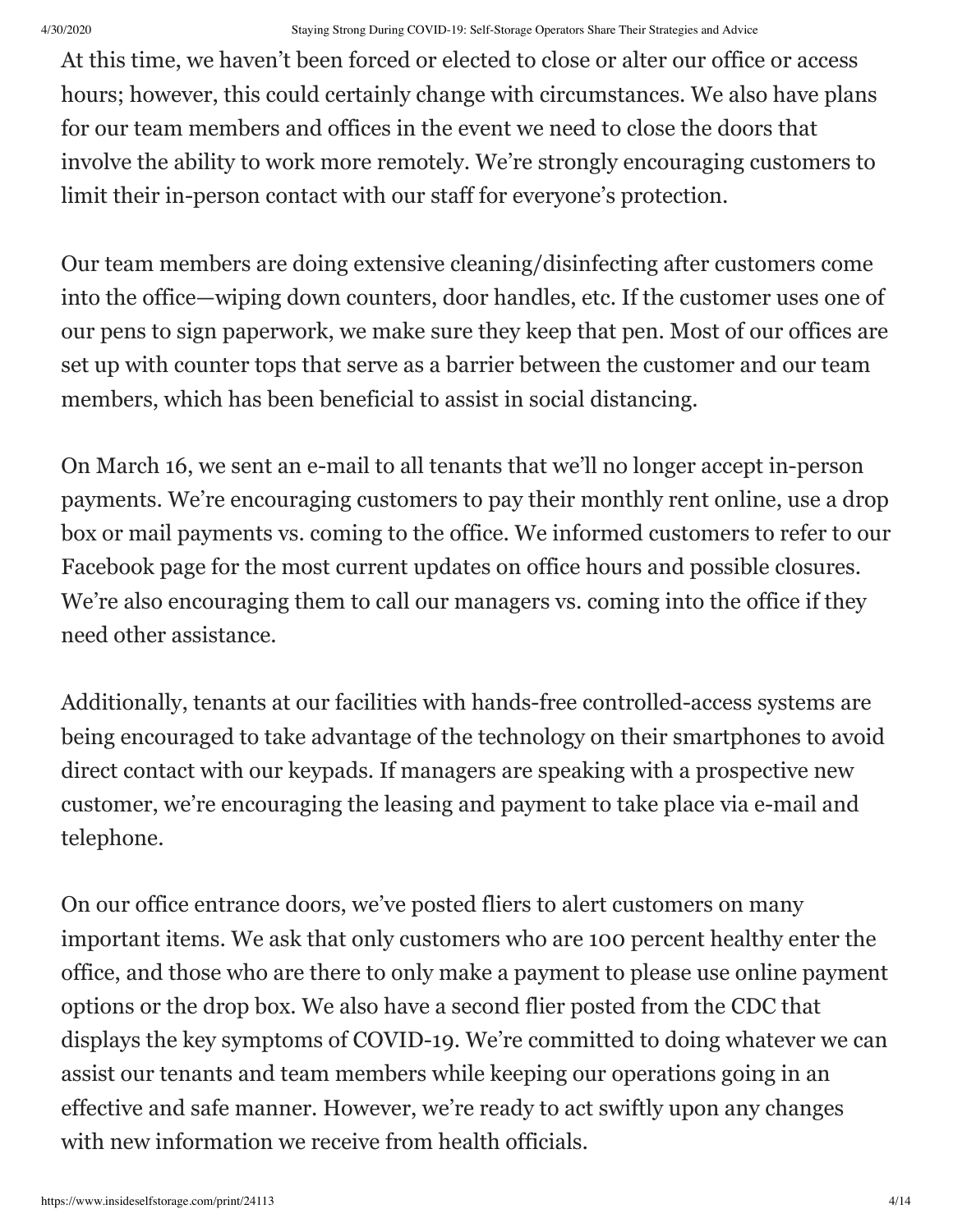*―Ben Hendricks, Chief Operating Officer, Five Star Storage, which operates 17 locations in Minnesota and North Dakota*

We've instituted immediate operational changes to protect both our customers and team members. Notices were sent out to all customers to let them know we've taken additional steps to disinfect our leasing offices while reinforcing healthy habits for our team. Our offices are equipped with hand sanitizers and antibacterial soap for handwashing. All locations are "handshake-free zones," and we're closing our restrooms to public use.

Following social distancing guidelines, we request that if customers need to visit the office, they help us maintain a six-foot minimum distance. We've asked them to help us by reducing physical contact and to not visit the facility or leasing office if they're ill, have been exposed to the virus or recently traveled outside of the country. Additionally, our offices have ceased to accept cash/in-person payments for the time being. Payments can be made online at the facility website, or by phone or mail. Tenants can also enroll in our auto-debit program.

Other changes we've asked managers to implement include:

- Continue to disinfect all surfaces daily and immediately after each customer interaction including doorknobs, counters, pens, tablets, etc.
- If possible, change your HVAC air filters.
- If you have a fever (100.4°F or higher) with cough or have been exposed to anyone who has been diagnosed with COVID-19, contact your area manager right away!
- Suspend all physical marketing activities including visits, networking, awareness and other activities in which you would come in contact with the public. To compensate, increase your Facebook posts and e-mail marketing.

*―Stacie Maxwell, Vice President of Marketing and Training, Universal Storage Group, which manages 60 sites in 14 states*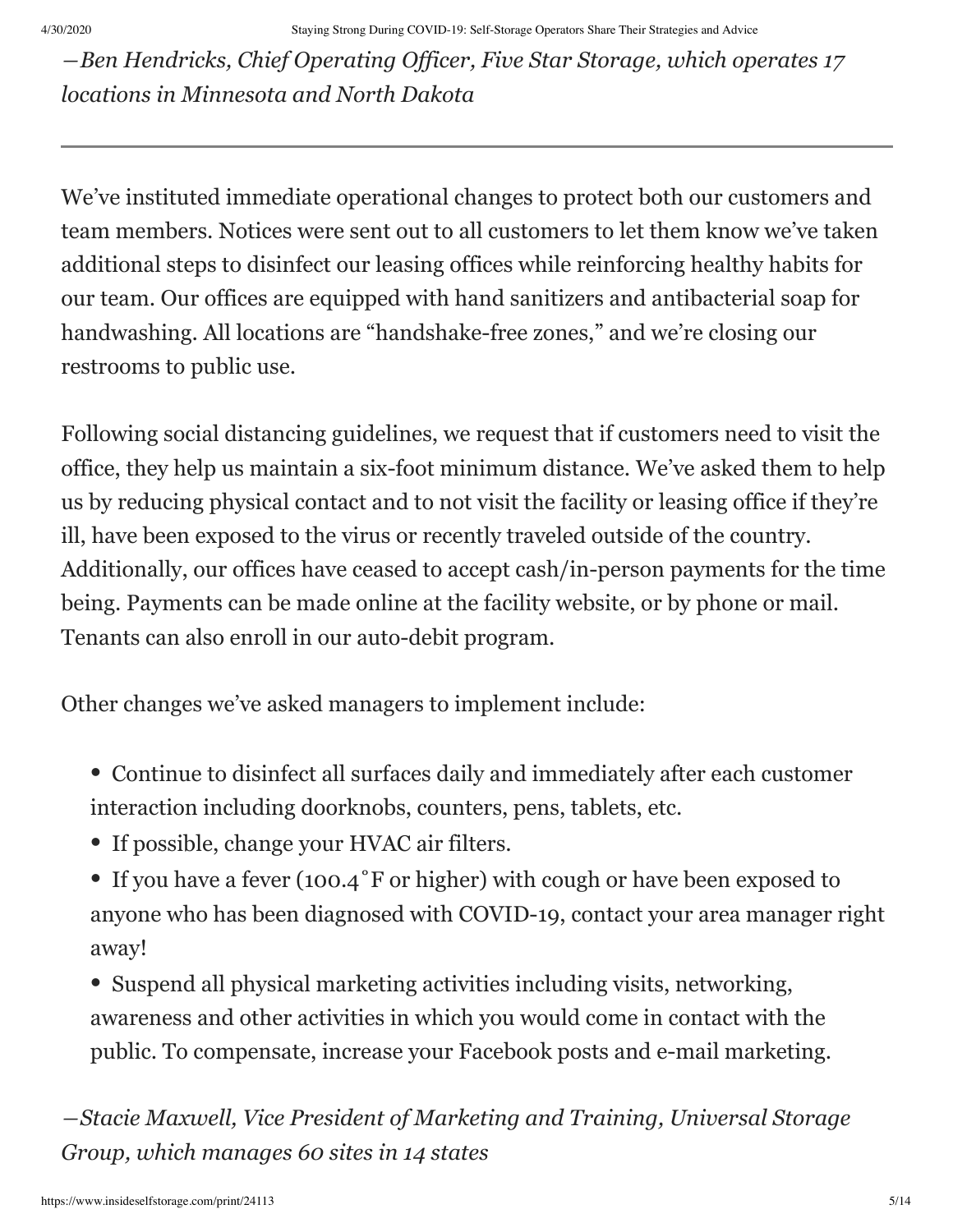As far as protection, we are following CDC protocols for constantly disinfecting common customer/staff touchpoints such as keypads, office and facility access doors, common area restrooms, elevators, and drinking fountains. Communication with our customers is critical, so we're sending updated information and reminders via e-mail as well as posting these communications on our office doors and common areas.

In terms of assistance, we've suspended all lien sales and rent increases until further notice. Our plan is to work with our customers on a case-by-case basis when it comes to rent collections. We're also reiterating online and autopay options to give our customers a way to pay their rent without having to come into our offices to do so.

*―Scott McLaughlin, Executive Vice President, Sentry Self Storage Management, which operates 23 properties in four states*

We've been closing monitoring all CDC guidelines to determine the best course of action for our tenants and customers. Not having a plan is the worst response to this crisis. We're rapidly making and refining our plans as new information is available.

As this virus spread across the nation, we began by limiting contact to six feet but rapidly moved to zero personal contact between our managers and customers. All managers have been isolated in their office and business is conducted via phone or through glass systems. Customers are taking self-guided tours, and the rental process is handled online or using e-sign capabilities. All payments are made online or placed in the payment drop box outside the office. We're disinfecting all payments, mail and other items the managers touch. Using zero contact, we're able to help customers while keeping our team and tenants protected.

Our cleaning efforts have been increased as well. We're sanitizing keypads, cart handles, doorknobs and restrooms. We've reviewed each property and identified the most touched areas that need special attention during this time.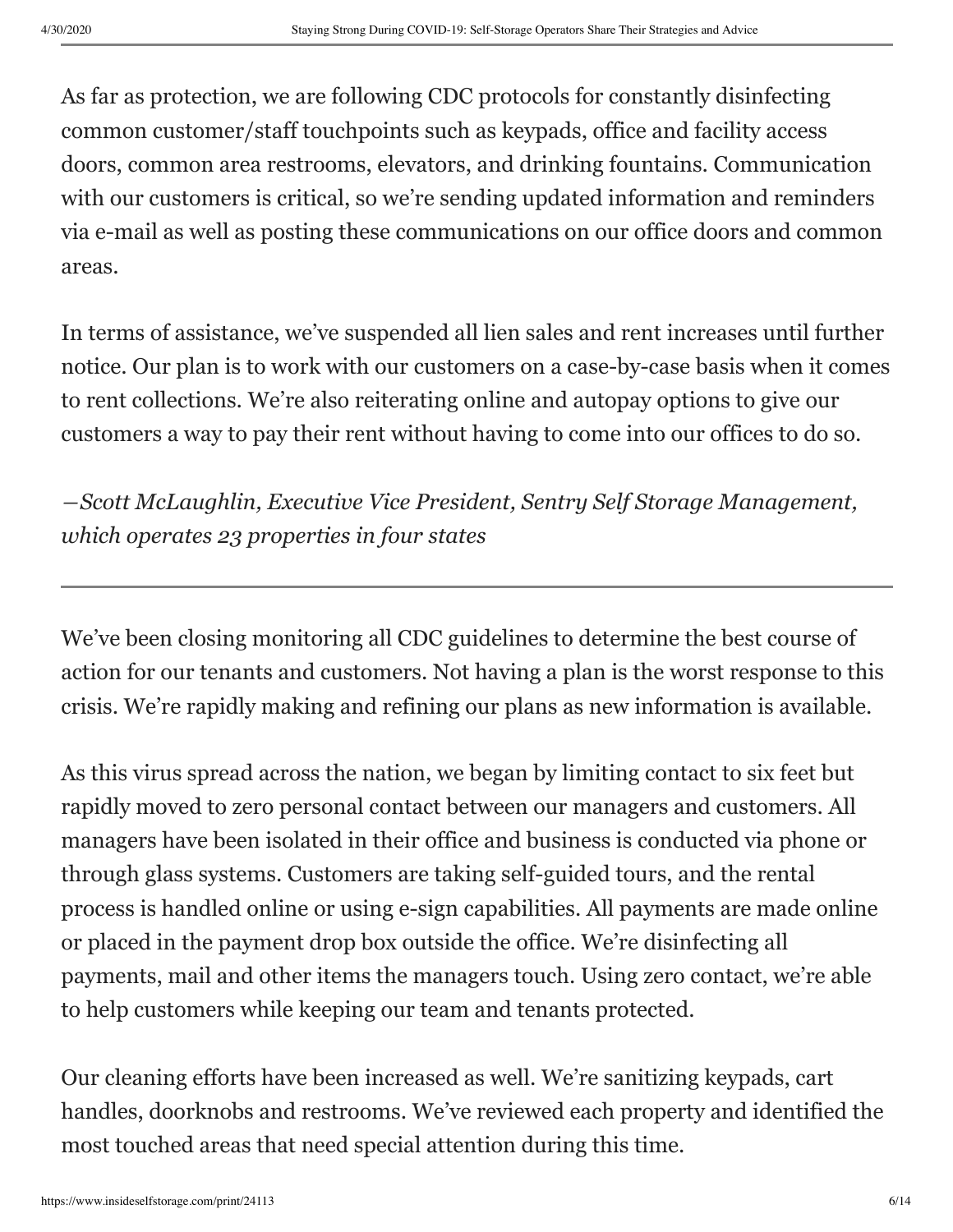*―Magen Smith, Co-Founder, Atomic Storage Group, an industry consultancy and management firm*

## Did your company already have an emergency-response plan in place? If not, what are you doing to rectify the situation? If yes, how successfully have you been able to follow it?

Most organizations have a crisis-management plan. With COVID-19, it's been proven that you can't 100 percent prepare for everything; but what we can do is have some processes in place to be ready for action.

Where I think we have come out of this in such a positive light is turning to our core values as a beacon to help direct us on what our decisions should be. Are we "putting people first"? Having our teams work from home when applicable and finding ways to limit interactions was the answer. Were we "doing the right thing"? Setting up processes to protect our customers and communicate with them was the answer. Did we "take ownership"? Acting quickly and implementing these procedures at the very beginning was the answer. So, I would say, for the long term, we are set up with a team that is ready to approach any crisis with these same values in mind.

*―Lara Anderson, Director of Marketing, Beyond Self Storage, which operates 18 facilities in eight states*

The emergency-response plans that we do have in place helped us to react to this because our technology and communication capabilities are allowing us to stay mobile and react to the rapidly developing changes. This has been very helpful as it relates to social distancing and having one customer in the office at a time, and the increased sanitation of high-touch points in our office.

*―Edward Hainrihar, Vice President of Operations, Amsdell Cos., which operates nearly 100 Compass Self Storage locations nationwide*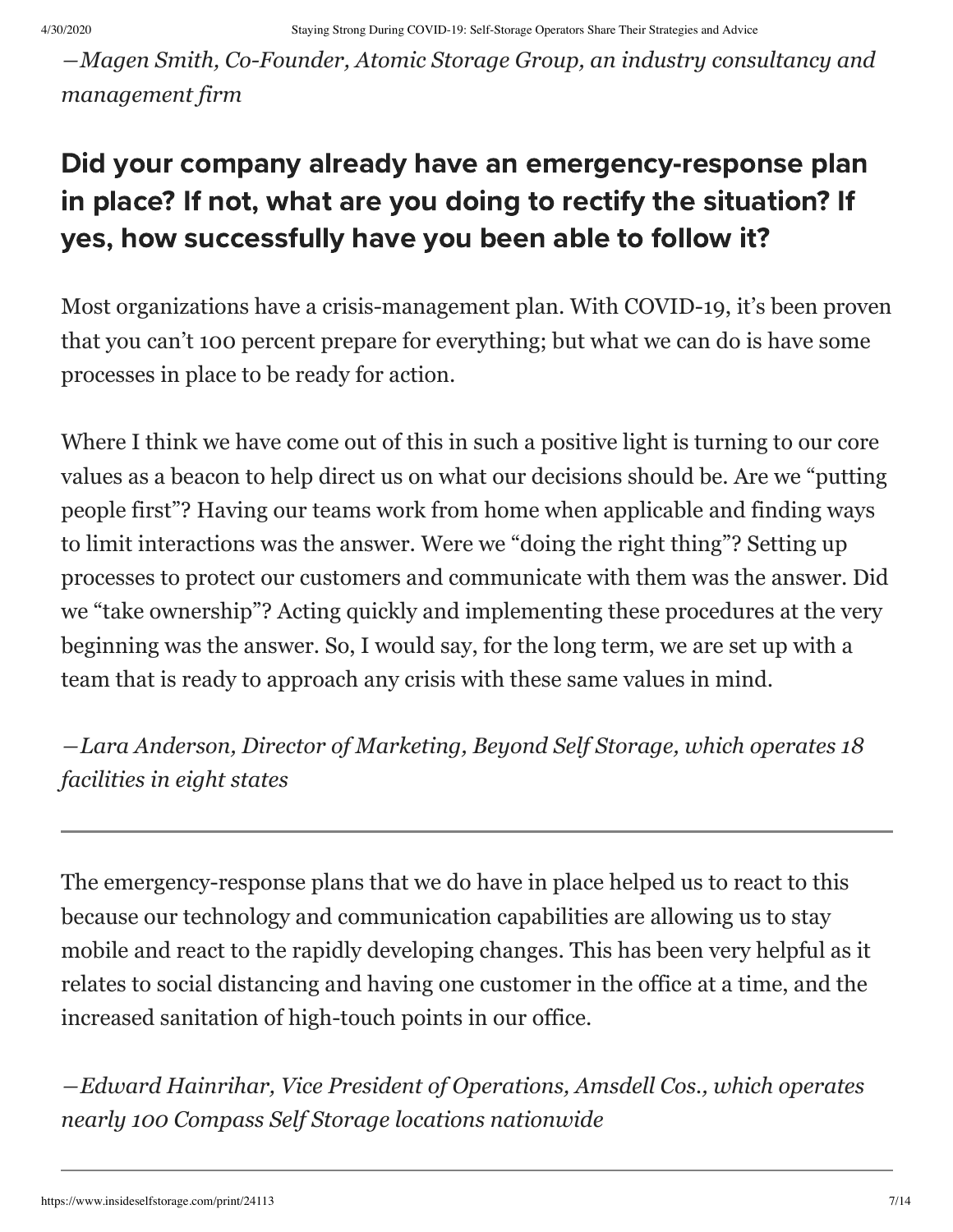We have emergency-response plans in place to deal with fires, natural disasters, burglaries, robberies, etc., but we didn't have a plan for an event such as this—a pandemic. It's safe to say virtually every business across this country is navigating these uncharted waters together. It's been interesting to hear how other businesses are handling this situation and not just within the self-storage industry.

We're essentially creating our response plan as this situation continues to unfold. Thankfully, our team has done a great job in handling this situation. I'm confident the year 2020 will see "Pandemic Emergency Response Plans" become popular across the business world and even in our personal lives.

*―Ben Hendricks, Chief Operating Officer, Five Star Storage, which operates 17 locations in Minnesota and North Dakota*

We've adhered to the emergency-preparedness plans set forth by the Self Storage Association since the introduction of those manuals years ago. However, this COVID-19 situation is different than most other emergencies. Therefore, we've created a special "Store Closing Action Plan" that'll be enacted for any of our facilities that are forced to close due to illness or by mandate.

Before leaving, the facility or area manager or our corporate staff will send out a predrafted e-mail to all customers stating:

- The store is closing (with the estimated duration of adjusted hours and emergency numbers for the store).
- For any late-paying customers with red locks, those overlocks won't be removed until the store reopens.
- Customers can pay online at the website and enroll in auto-debit.
- All truck-rental operations are suspended until the store reopens.
- A manager or corporate staff member will post a notice of closure on Facebook and place signage on the office door to inform any walk-ups of the closure and what number to call for assistance.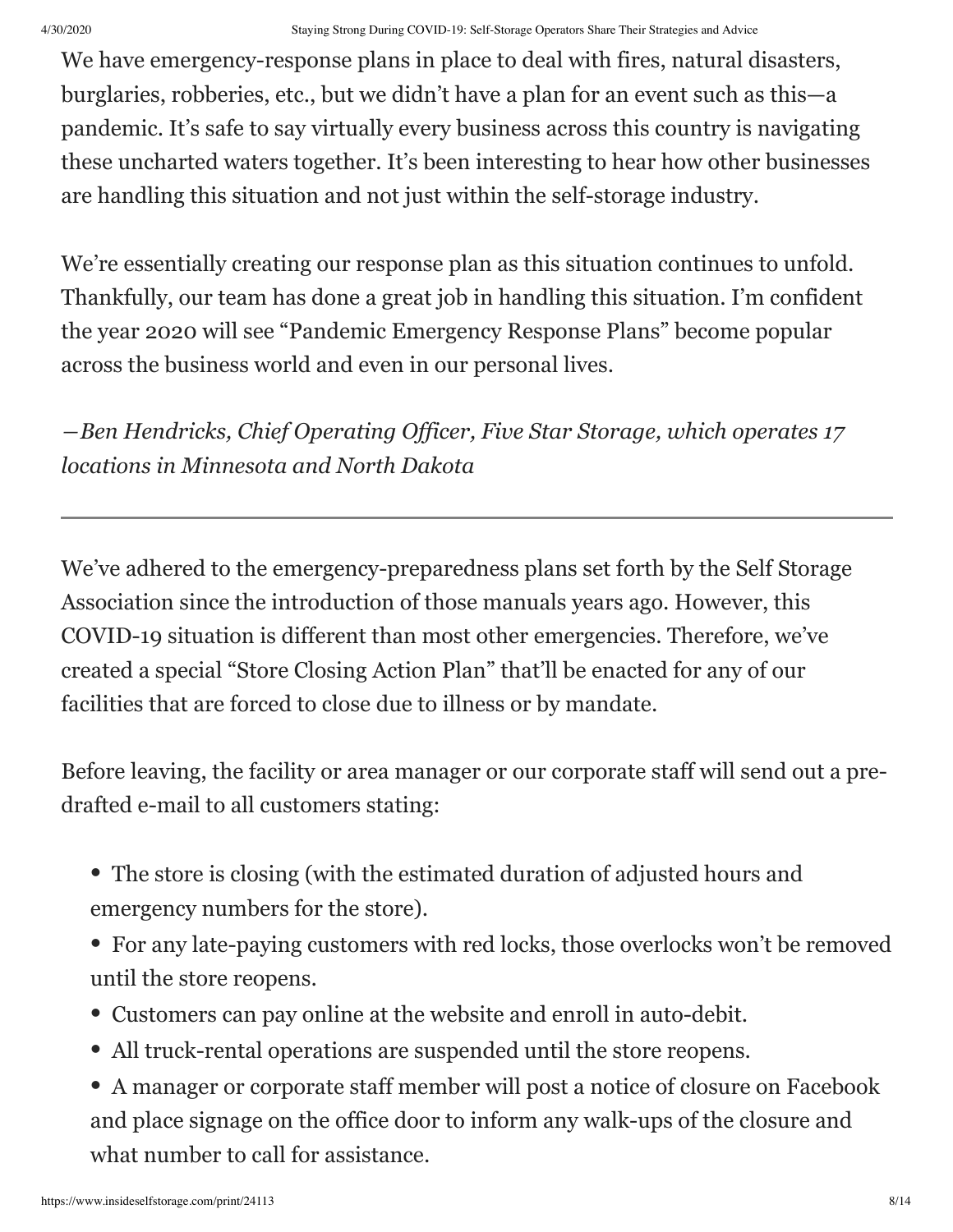*―Stacie Maxwell, Vice President of Marketing and Training, Universal Storage Group, which manages 60 sites in 14 states*

We don't have a response plan in place specifically for a pandemic at this time. However, because the regions of the country where we operate are susceptible to severe storms and hurricanes, we have comprehensive plans to deal with those natural disasters. We've found some good correlations within those plans that are helping us navigate the current situation.

*―Scott McLaughlin, Executive Vice President, Sentry Self Storage Management, which operates 23 properties in four states*

We have various emergency plans in place for fires, earthquakes, floods, etc., but nothing that would address the magnitude of the coronavirus. We're adapting almost hourly to the flood of new information and requirements in an effort to keep our employees safe, our facilities as open as possible, and take care of our customers.

*―Ken Nitzberg, Chairman and CEO, Devon Self Storage, which operates 41 facilities in 13 states*

We had many emergency-response plans in place for natural disasters but not for a pandemic. However, we've always used the latest technologies and deployed many systems and redundancies to keep our operations running should the unforeseen happen. We constantly review our core systems and discuss the best- and worst-case scenarios so we can develop comprehensive plans should a manager get sick, a hurricane or earthquake occurs, a riot breaks out, and other scenarios for which we should be prepared. We're making strides in building a system to ensure we're prepared for the next pandemic or to run the stores remotely should one of our staff members get sick.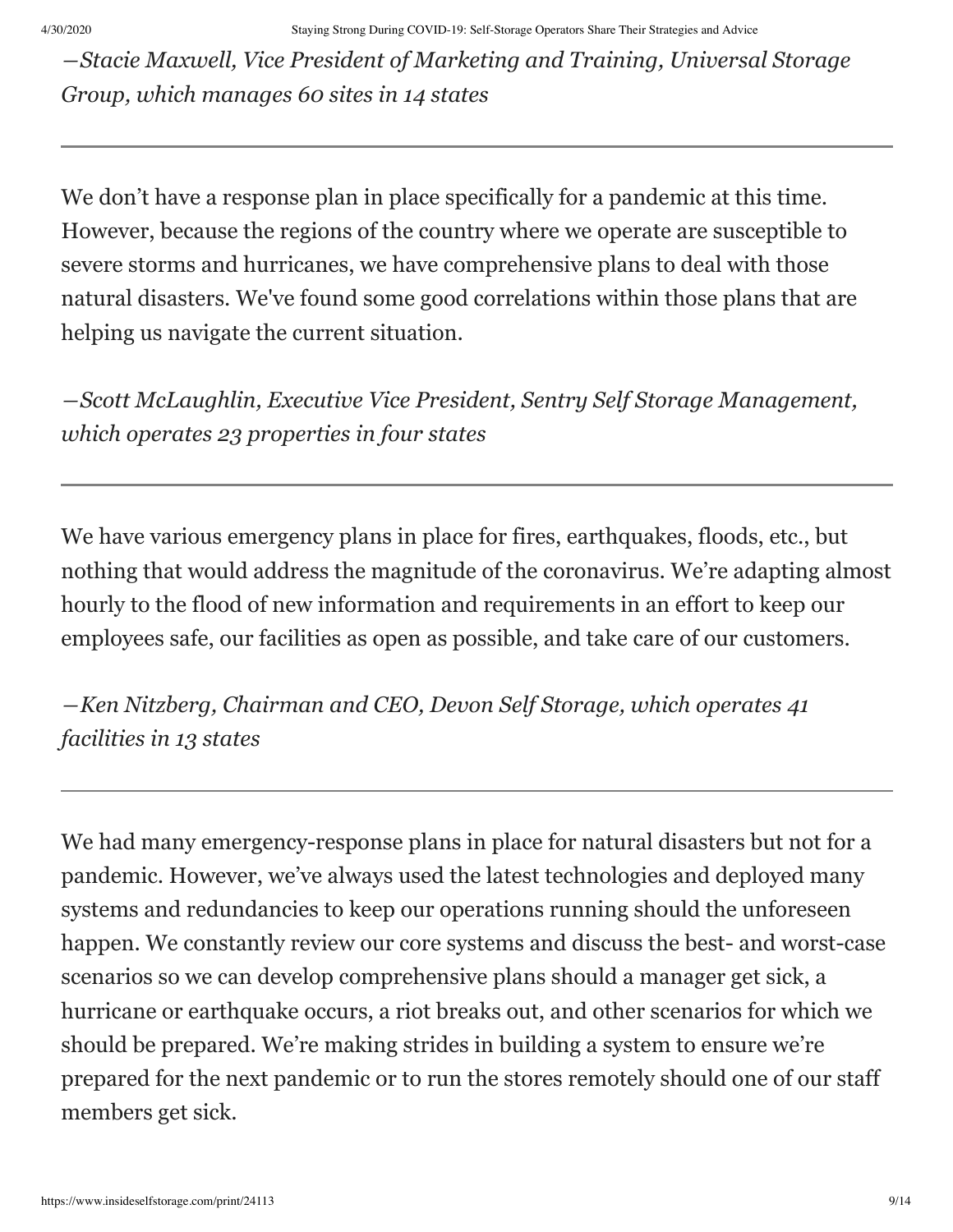*―Magen Smith, Co-Founder, Atomic Storage Group, an industry consultant and management firm*

We had an emergency-preparedness plan, but it needed to be modified as we haven't experienced anything like this. To try to combat this fluid situation, the executive team has had a daily call to be able to react to any changes and make changes daily.

*―Melissa Stiles, Director of Marketing, Storage Asset Management, which manages 227 facilities in 28 states*

## How do you anticipate the coronavirus crisis impacting your business in the near and long term?

No one can predict what is to come, but if we can maintain solid leasing month-overmonth, we don't anticipate any catastrophic losses. We always have ebbs and flows in our economy. Anytime the bottom falls out, you are hopeful for a quick rebound. We have been able to retain and pay full salaries for all employees and have no intentions to cut staffing.

*―Lara Anderson, Director of Marketing, Beyond Self Storage, which operates 18 facilities in eight states*

Many experts suggest we need to be compassionate and, as such, late fees shouldn't be charged and rental deferments are OK. They even suggest rescinding recent rent increases. While I agree we must be compassionate, I don't believe we can afford these blanket policies. If all our renters knew late fees were eliminated, many wouldn't pay the rent—including those in cases in which COVID-19 hasn't impacted their finances. And as we know, once a renter gets two to three months behind, they never catch up or don't care because the amount due is more than their stuff is worth. This could lead to the bills not being paid.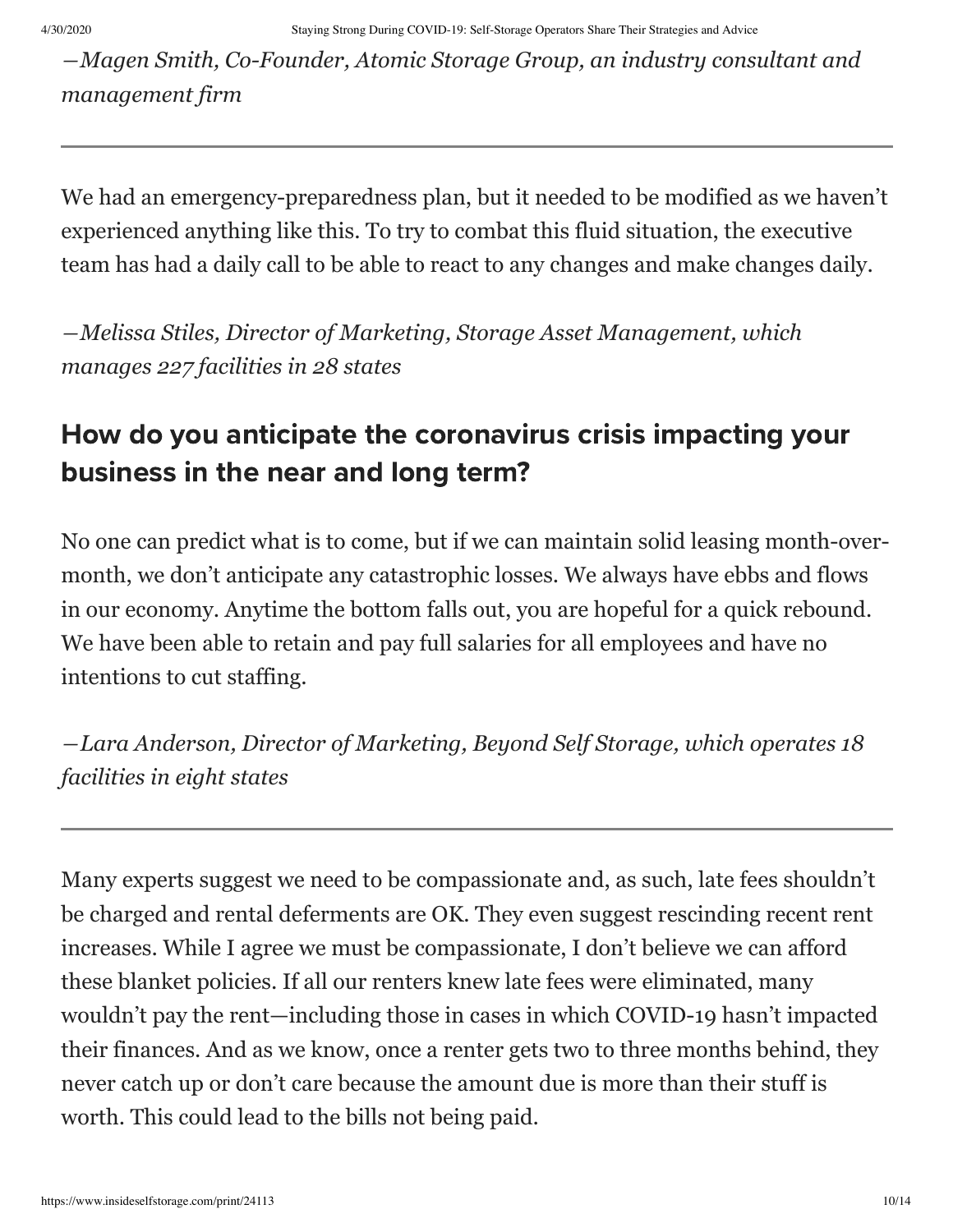There are fewer people moving, people losing their income and more people staying at home, so there'll be fewer rentals. Everyone should consider how to handle a 15 percent to 20 percent reduction in income if things don't turn around soon. The more we provide over-the-top customer service and use high-end service, sales and marketing best practices, the less the impact there will be. Now's the time to do more of everything: more marketing, cleaning, facility improvements, renting on the phone, renting online, cold calls and compassion.

*―Marc Goodin, President, Storage Authority LLC, which operates self-storage facilities and offers franchise opportunities*

We anticipate that in the short term (and we have seen this already), we're able to quickly help customers who need to move in fast, such as college students who had to leave their dorms with little notice. For the long term, we're making every effort to keep our facilities open while trying to help customers manage their accounts.

*―Edward Hainrihar, Vice President of Operations, Amsdell Cos., which operates nearly 100 Compass Self Storage locations nationwide.*

Thus far, COVID-19 hasn't affected our business on any drastic level. Has it caused some headache in our operations? Without a doubt, as I type this from home. One silver lining is the fact that self-storage isn't a business that needs to create daily transactions to keep revenue coming in. Selling "widgets" day in and day out isn't our main source of revenue as it is with a retailer or restaurant.

Residual income through monthly rentals is a big reason why self-storage has been such a great investment for many owners. Even if we need to ultimately close our doors, our business and the industry as a whole will weather this storm better than many others. If this pandemic becomes more long-term than expected, we have the technology in place to continue adapting, which in turn will keep our team in place and allow us to continue serving our customers.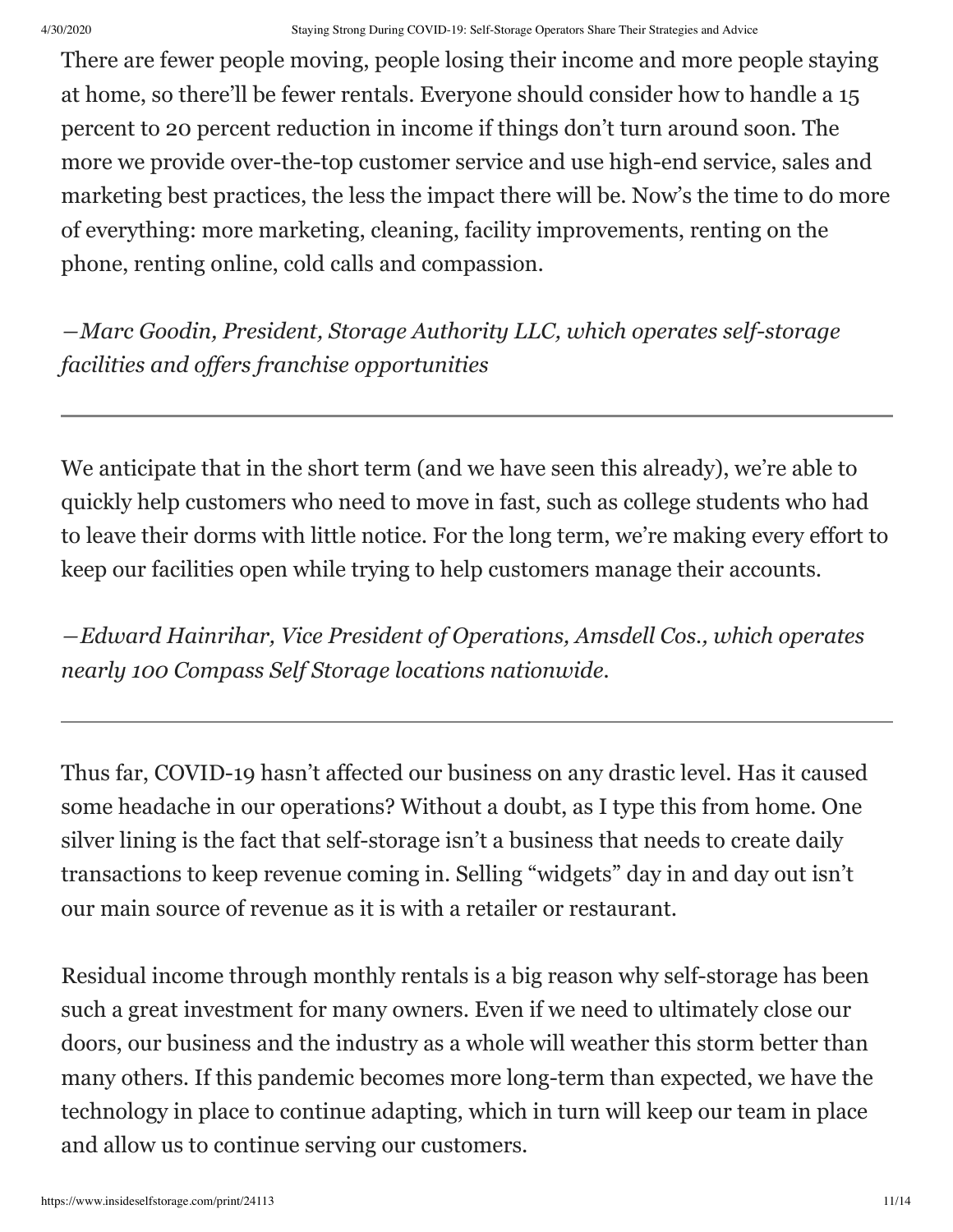*―Ben Hendricks, Chief Operating Officer, Five Star Storage, which operates 17 locations in Minnesota and North Dakota*

For existing customers, we'll be able to accommodate their payments and access to their units as usual, unless by federal/state mandate we're prohibited from doing so. Also, it's a safe bet to assume that we'll see a decline in rental activity, but that will be balanced by a decline in move-out activity.

That being said, I foresee our industry being relatively unchanged and flat through the coming months; and then I expect that traffic and sales will pick up once the immediate threat is over and people get back to their already planned moves. There may even be a surge as the backlog of postponed activity is brought back online with the release of quarantine and social-distancing restrictions.

*―Stacie Maxwell, Vice President of Marketing and Training, Universal Storage Group, which manages 60 sites in 14 states*

Ultimately, none of us know the real short- or long-term impacts we're facing. In the near term, I'm starting to see a slowdown in traffic to our sites and some folks moving out to proactively manage their finances.

In the longer term, I suspect we'll see a growing number of our customers struggle to pay their rent and end up in situations where they're facing an eventual sale of their goods. We'll have to work with those customers on a case-by-case basis. We'll likely see additional move-outs as people determine what their priorities are for their financial resources. We'll see rate compression and increased discounting as operators vie for a potentially smaller consumer group, at least until some consumer confidence is restored in what our job market might look like in the recovery stages of this crisis.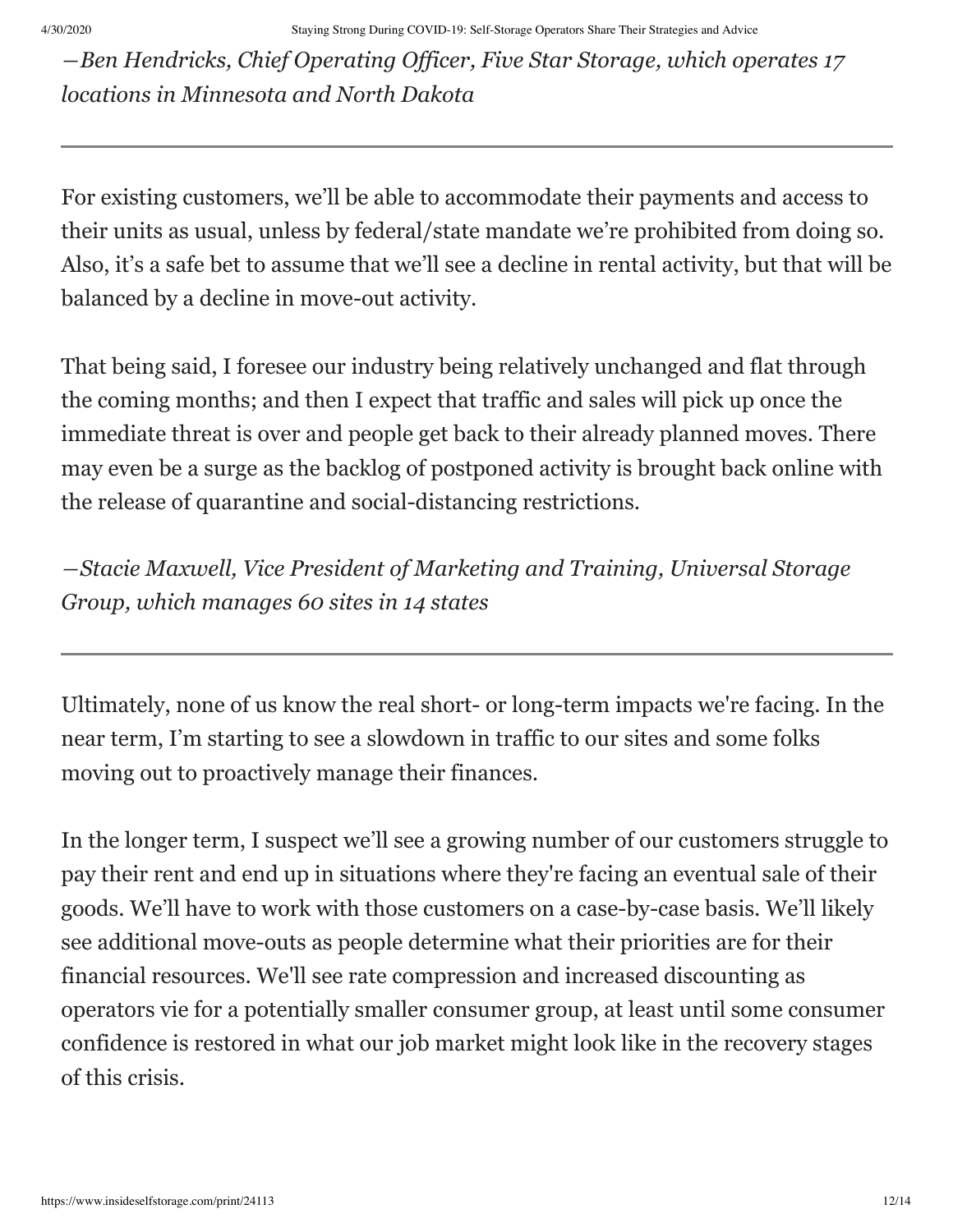*―Scott McLaughlin, Executive Vice President, Sentry Self Storage Management, which operates 23 properties in four states*

That's very difficult to answer as at this point we have no idea how large this will grow, how many people will eventually be affected including our employees and tenants, what will happen to our revenue if our tenants lose their jobs and can't pay their rent, and what our lenders do with respect to loan payment requirements. There are simply too many unknowns at this point to make an intelligent prediction. Instead we have to stay fluid and adjust as quickly as new information becomes available.

*―Ken Nitzberg, Chairman and CEO, Devon Self Storage, which operates 41 facilities in 13 states*

While the impacts of the virus are still unknown, we expect rentals and terms to remain flat for a few months. Delinquencies will spike and we'll be tasked with many decisions such as: Will we waive or delay late fees? When do we begin auctions again? How do we best work with tenants to pay their bill while balancing the needs of the property to keep it financially sound? How will we handle the potential of extended time off for managers if they become ill? Additionally, as we're facing stateemergency protocols, we've suspended all street and tenant rate increases. This is an unprecedented time, but we'll all get through it together.

*―Magen Smith, Co-Founder, Atomic Storage Group, an industry consultant and management firm*

This is tough to say as we're still in the midst of it. We do think accounts receivable will be higher as tenants may not be able to pay and we'll delay our auction process.